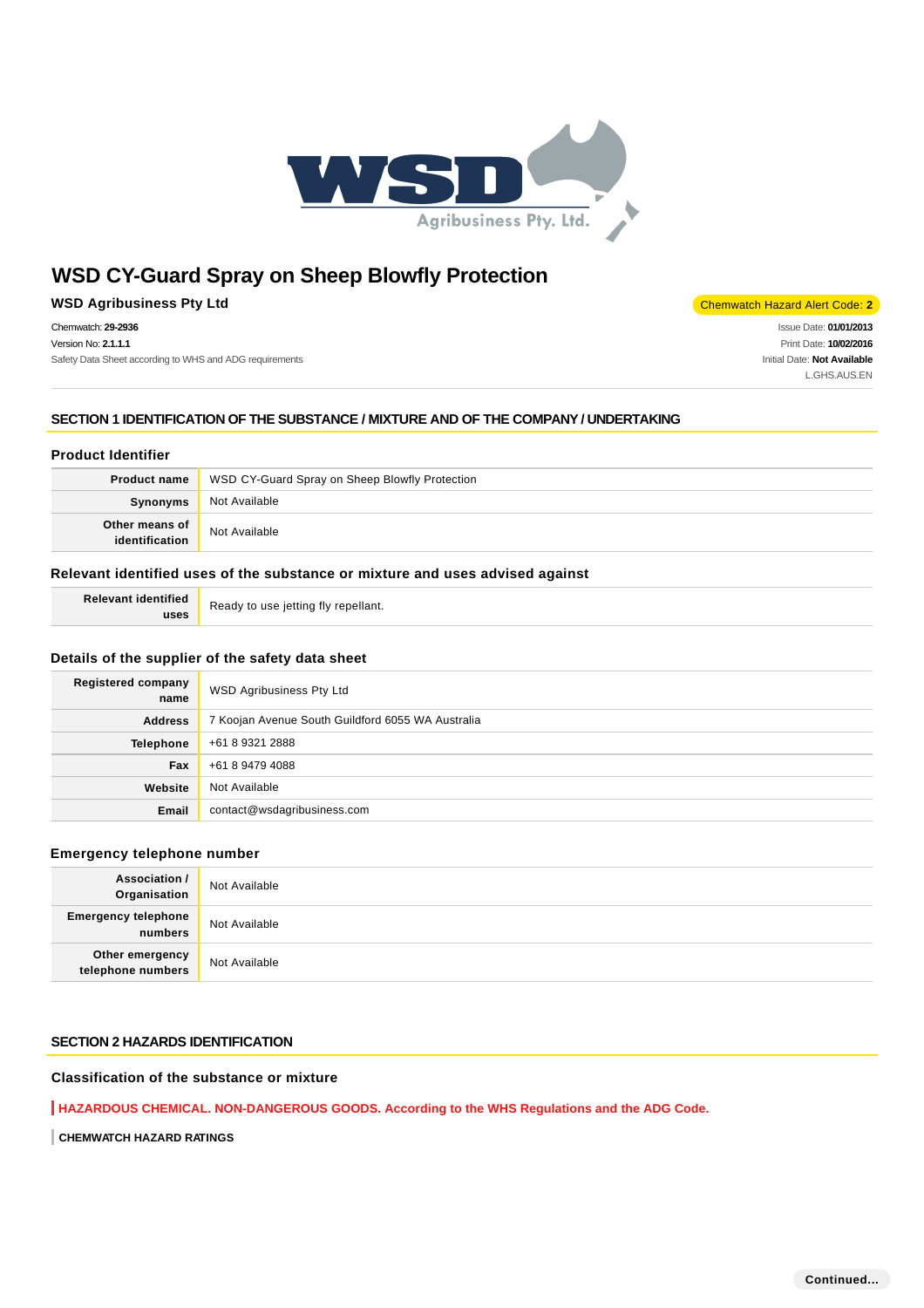|                     | Min | Max |                              |
|---------------------|-----|-----|------------------------------|
| Flammability        |     |     |                              |
| Toxicity            |     |     | $0 =$ Minimum                |
| <b>Body Contact</b> | 2   |     | $1 = 1$ OW                   |
| Reactivity          |     |     | $2 =$ Moderate<br>$3 = High$ |
| Chronic             |     |     | $4 =$ Extreme                |

| <b>Poisons Schedule</b>       | Not Applicable                                                                                                                   |
|-------------------------------|----------------------------------------------------------------------------------------------------------------------------------|
| Classification <sup>[1]</sup> | Skin Corrosion/Irritation Category 2, Eye Irritation Category 2A, Skin Sensitizer Category 1                                     |
| Legend:                       | 1. Classified by Chemwatch; 2. Classification drawn from HSIS; 3. Classification drawn from EC Directive 1272/2008 - Annex<br>VI |

## **Label elements**



| <b>SIGNAL WORD</b>  | <b>WARNING</b>                      |
|---------------------|-------------------------------------|
|                     |                                     |
| Hazard statement(s) |                                     |
| H315                | Causes skin irritation              |
| H319                | Causes serious eye irritation       |
| H317                | May cause an allergic skin reaction |

## **Precautionary statement(s) Prevention**

| P280             | Wear protective gloves/protective clothing/eye protection/face protection. |
|------------------|----------------------------------------------------------------------------|
| P261             | Avoid breathing dust/fume/gas/mist/vapours/spray.                          |
| P <sub>272</sub> | Contaminated work clothing should not be allowed out of the workplace.     |

## **Precautionary statement(s) Response**

| Chemwatch: 29-2936                                                                                                                         |                                                                                                                                     | Page 2 of 12                                                        | <b>Issue Date: 01/01/20</b> |
|--------------------------------------------------------------------------------------------------------------------------------------------|-------------------------------------------------------------------------------------------------------------------------------------|---------------------------------------------------------------------|-----------------------------|
| Version No: <b>2.1.1.1</b><br><b>WSD CY-Guard Spray on Sheep Blowfly Protection</b>                                                        |                                                                                                                                     |                                                                     | Print Date: 10/02/20        |
| Min<br>Flammability<br>0<br>Toxicity<br>0<br><b>Body Contact</b><br>2 <sup>1</sup><br>Reactivity<br>$\mathbf 1$<br>Chronic<br>$\mathbf{2}$ | Max<br>$0 =$ Minimum<br>$1 =$ Low<br>$2 =$ Moderate<br>$3 = High$<br>$4 =$ Extreme                                                  |                                                                     |                             |
| <b>Poisons Schedule</b>                                                                                                                    | Not Applicable                                                                                                                      |                                                                     |                             |
| Classification <sup>[1]</sup>                                                                                                              | Skin Corrosion/Irritation Category 2, Eye Irritation Category 2A, Skin Sensitizer Category 1                                        |                                                                     |                             |
| Legend:                                                                                                                                    | 1. Classified by Chemwatch; 2. Classification drawn from HSIS; 3. Classification drawn from EC Directive 1272/2008 - Annex<br>VI    |                                                                     |                             |
| <b>Label elements</b>                                                                                                                      |                                                                                                                                     |                                                                     |                             |
| <b>GHS label elements</b>                                                                                                                  |                                                                                                                                     |                                                                     |                             |
| <b>SIGNAL WORD</b>                                                                                                                         | <b>WARNING</b>                                                                                                                      |                                                                     |                             |
| Hazard statement(s)<br>H315                                                                                                                |                                                                                                                                     |                                                                     |                             |
| H319                                                                                                                                       | Causes skin irritation                                                                                                              |                                                                     |                             |
| H317                                                                                                                                       | Causes serious eye irritation<br>May cause an allergic skin reaction                                                                |                                                                     |                             |
|                                                                                                                                            |                                                                                                                                     |                                                                     |                             |
| <b>Precautionary statement(s) Prevention</b>                                                                                               |                                                                                                                                     |                                                                     |                             |
| P280                                                                                                                                       | Wear protective gloves/protective clothing/eye protection/face protection.                                                          |                                                                     |                             |
| P261                                                                                                                                       | Avoid breathing dust/fume/gas/mist/vapours/spray.                                                                                   |                                                                     |                             |
| P272                                                                                                                                       | Contaminated work clothing should not be allowed out of the workplace.                                                              |                                                                     |                             |
| <b>Precautionary statement(s) Response</b>                                                                                                 |                                                                                                                                     |                                                                     |                             |
| P362                                                                                                                                       | Take off contaminated clothing and wash before reuse.                                                                               |                                                                     |                             |
| P363                                                                                                                                       | Wash contaminated clothing before reuse.                                                                                            |                                                                     |                             |
| P302+P352                                                                                                                                  | IF ON SKIN: Wash with plenty of soap and water.                                                                                     |                                                                     |                             |
| P305+P351+P338                                                                                                                             | IF IN EYES: Rinse cautiously with water for several minutes. Remove contact lenses, if present and easy to do. Continue<br>rinsing. |                                                                     |                             |
| P333+P313                                                                                                                                  | If skin irritation or rash occurs: Get medical advice/attention.                                                                    |                                                                     |                             |
| P337+P313                                                                                                                                  | If eye irritation persists: Get medical advice/attention.                                                                           |                                                                     |                             |
| <b>Precautionary statement(s) Storage</b><br>Not Applicable                                                                                |                                                                                                                                     |                                                                     |                             |
| <b>Precautionary statement(s) Disposal</b>                                                                                                 |                                                                                                                                     |                                                                     |                             |
| P501<br><b>SECTION 3 COMPOSITION / INFORMATION ON INGREDIENTS</b>                                                                          |                                                                                                                                     | Dispose of contents/container in accordance with local regulations. |                             |
| <b>Substances</b><br>See section below for composition of Mixtures<br><b>Mixtures</b>                                                      |                                                                                                                                     |                                                                     |                             |
| <b>CAS No</b>                                                                                                                              | %[weight]                                                                                                                           | <b>Name</b>                                                         |                             |
| 66215-27-8                                                                                                                                 | 5.92                                                                                                                                | cyromazine                                                          |                             |
| Not Available                                                                                                                              | NotSpec.                                                                                                                            | (60g/L)                                                             |                             |
| 64-19-7                                                                                                                                    | $<$ 10<br>acetic acid glacial                                                                                                       |                                                                     |                             |

## **Precautionary statement(s) Storage**

## **Precautionary statement(s) Disposal**

| Dispose of contents/container in accordance with local requiations.<br>70U. |
|-----------------------------------------------------------------------------|
|-----------------------------------------------------------------------------|

# **SECTION 3 COMPOSITION / INFORMATION ON INGREDIENTS**

### **Substances**

## **Mixtures**

| <b>CAS No</b> | %[weight] | <b>Name</b>             |
|---------------|-----------|-------------------------|
| 66215-27-8    | 5.92      | cyromazine              |
| Not Available | NotSpec.  | (60g/L)                 |
| 64-19-7       | $<$ 10    | acetic acid glacial     |
| Not Available | $<$ 10    | alkylene glycol         |
| Not Available | $<$ 10    | alkyl phenol ethoxylate |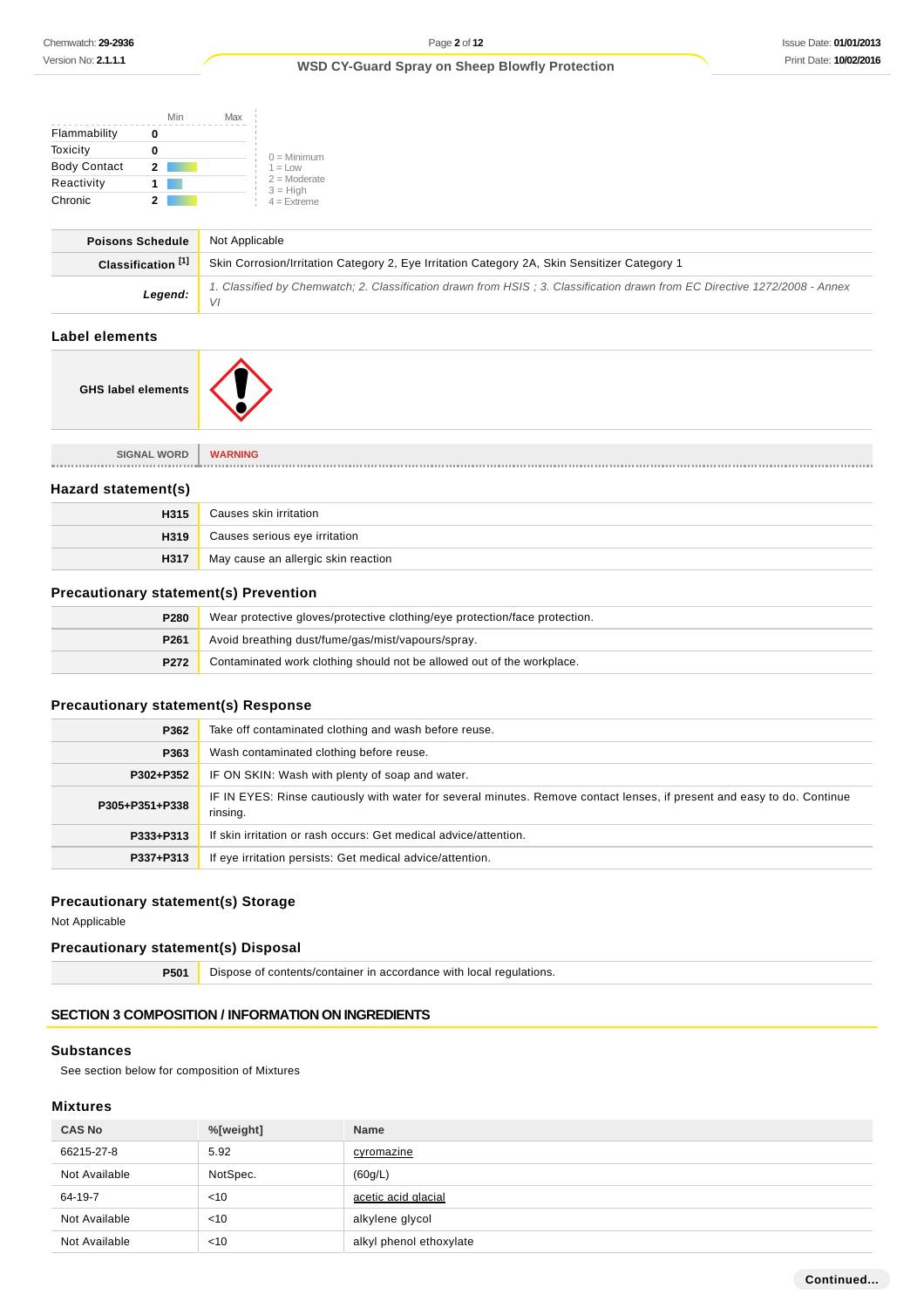Not Available  $\vert$  >60  $\vert$  >60 other ingredients determined not to be hazardous

## **SECTION 4 FIRST AID MEASURES**

## **Description of first aid measures**

| <b>Eye Contact</b>  | If this product comes in contact with the eyes:<br>• Wash out immediately with fresh running water.<br>Ensure complete irrigation of the eye by keeping eyelids apart and away from eye and moving the eyelids by occasionally<br>lifting the upper and lower lids.<br>► Seek medical attention without delay; if pain persists or recurs seek medical attention.<br>► Removal of contact lenses after an eye injury should only be undertaken by skilled personnel. |
|---------------------|----------------------------------------------------------------------------------------------------------------------------------------------------------------------------------------------------------------------------------------------------------------------------------------------------------------------------------------------------------------------------------------------------------------------------------------------------------------------|
| <b>Skin Contact</b> | If skin contact occurs:<br>Immediately remove all contaminated clothing, including footwear.<br>Flush skin and hair with running water (and soap if available).<br>▶ Seek medical attention in event of irritation.                                                                                                                                                                                                                                                  |
| Inhalation          | If fumes, aerosols or combustion products are inhaled remove from contaminated area.<br>• Other measures are usually unnecessary.                                                                                                                                                                                                                                                                                                                                    |
| Ingestion           | Immediately give a glass of water.<br>First aid is not generally required. If in doubt, contact a Poisons Information Centre or a doctor.                                                                                                                                                                                                                                                                                                                            |

### **Indication of any immediate medical attention and special treatment needed**

Treat symptomatically.

## **SECTION 5 FIREFIGHTING MEASURES**

## **Extinguishing media**

- There is no restriction on the type of extinguisher which may be used.
- Use extinguishing media suitable for surrounding area.

## **Special hazards arising from the substrate or mixture**

| <b>Fire Incompatibility</b>    | ▶ Avoid contamination with oxidising agents i.e. nitrates, oxidising acids, chlorine bleaches, pool chlorine etc. as ignition may<br>result                                                                                                                                                                                                                                                                                                                                                                                                                                                     |
|--------------------------------|-------------------------------------------------------------------------------------------------------------------------------------------------------------------------------------------------------------------------------------------------------------------------------------------------------------------------------------------------------------------------------------------------------------------------------------------------------------------------------------------------------------------------------------------------------------------------------------------------|
| <b>Advice for firefighters</b> |                                                                                                                                                                                                                                                                                                                                                                                                                                                                                                                                                                                                 |
| <b>Fire Fighting</b>           | Alert Fire Brigade and tell them location and nature of hazard.<br>$\triangleright$ Wear breathing apparatus plus protective gloves in the event of a fire.<br>► Prevent, by any means available, spillage from entering drains or water courses.<br>► Use fire fighting procedures suitable for surrounding area.<br>DO NOT approach containers suspected to be hot.<br>$\triangleright$ Cool fire exposed containers with water spray from a protected location.<br>If safe to do so, remove containers from path of fire.<br>Equipment should be thoroughly decontaminated after use.        |
| <b>Fire/Explosion Hazard</b>   | The material is not readily combustible under normal conditions.<br>► However, it will break down under fire conditions and the organic component may burn.<br>Not considered to be a significant fire risk.<br>► Heat may cause expansion or decomposition with violent rupture of containers.<br>$\triangleright$ Decomposes on heating and may produce toxic fumes of carbon monoxide (CO).<br>May emit acrid smoke.<br>Combustion products include; carbon dioxide (CO2) other pyrolysis products typical of burning organic materialMay emit<br>poisonous fumes. May emit corrosive fumes. |

## **SECTION 6 ACCIDENTAL RELEASE MEASURES**

## **Personal precautions, protective equipment and emergency procedures**

| <b>Minor Spills</b> | $\triangleright$ Clean up all spills immediately.<br>Avoid breathing vapours and contact with skin and eyes.<br>$\triangleright$ Control personal contact with the substance, by using protective equipment.<br>► Contain and absorb spill with sand, earth, inert material or vermiculite.<br>$\triangleright$ Wipe up.<br>• Place in a suitable, labelled container for waste disposal. |
|---------------------|-------------------------------------------------------------------------------------------------------------------------------------------------------------------------------------------------------------------------------------------------------------------------------------------------------------------------------------------------------------------------------------------|
| <b>Major Spills</b> | Moderate hazard.<br>• Clear area of personnel and move upwind.<br>Alert Fire Brigade and tell them location and nature of hazard.<br>• Wear breathing apparatus plus protective gloves.                                                                                                                                                                                                   |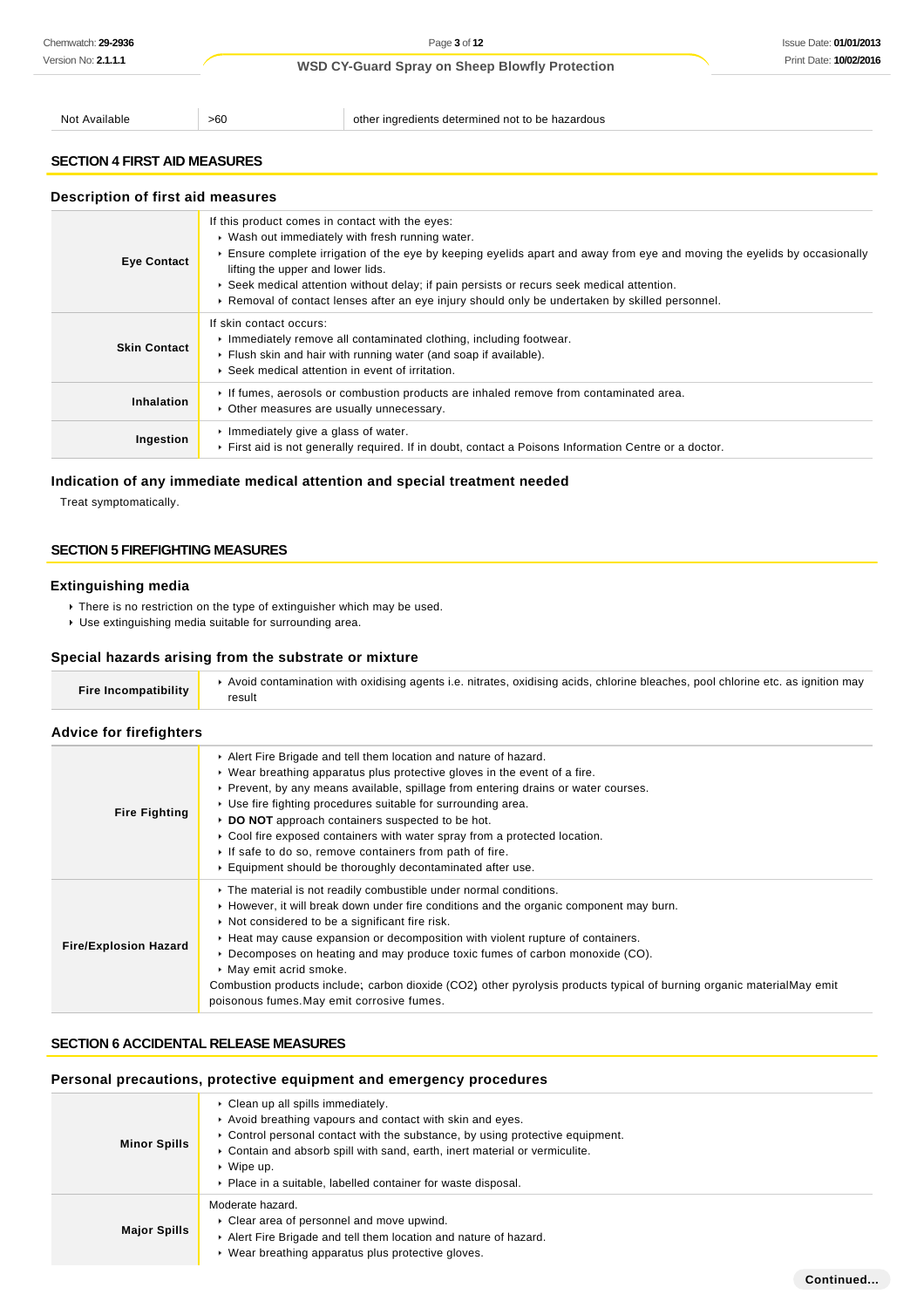- Prevent, by any means available, spillage from entering drains or water course.
	- Stop leak if safe to do so.
	- Contain spill with sand, earth or vermiculite.
	- Collect recoverable product into labelled containers for recycling.
	- ▶ Neutralise/decontaminate residue (see Section 13 for specific agent).
	- Collect solid residues and seal in labelled drums for disposal.
	- Wash area and prevent runoff into drains.
- After clean up operations, decontaminate and launder all protective clothing and equipment before storing and re-using.
- If contamination of drains or waterways occurs, advise emergency services.

Personal Protective Equipment advice is contained in Section 8 of the SDS.

## **SECTION 7 HANDLING AND STORAGE**

### **Precautions for safe handling**

| Safe handling     | DO NOT allow clothing wet with material to stay in contact with skin<br>Avoid all personal contact, including inhalation.<br>▶ Wear protective clothing when risk of exposure occurs.<br>▶ Use in a well-ventilated area.<br>Avoid contact with moisture.<br>Avoid contact with incompatible materials.<br>When handling, <b>DO NOT</b> eat, drink or smoke.<br>▶ Keep containers securely sealed when not in use.<br>Avoid physical damage to containers.<br>Always wash hands with soap and water after handling.<br>▶ Work clothes should be laundered separately. Launder contaminated clothing before re-use.<br>Use good occupational work practice.<br>▶ Observe manufacturer's storage and handling recommendations contained within this SDS.<br>▶ Atmosphere should be regularly checked against established exposure standards to ensure safe working conditions are<br>maintained. |
|-------------------|------------------------------------------------------------------------------------------------------------------------------------------------------------------------------------------------------------------------------------------------------------------------------------------------------------------------------------------------------------------------------------------------------------------------------------------------------------------------------------------------------------------------------------------------------------------------------------------------------------------------------------------------------------------------------------------------------------------------------------------------------------------------------------------------------------------------------------------------------------------------------------------------|
| Other information | Store in original containers.<br>▶ Keep containers securely sealed.<br>▶ No smoking, naked lights or ignition sources.<br>Store in a cool, dry, well-ventilated area.<br>Store away from incompatible materials and foodstuff containers.<br>► Protect containers against physical damage and check regularly for leaks.<br>▶ Observe manufacturer's storage and handling recommendations contained within this SDS.                                                                                                                                                                                                                                                                                                                                                                                                                                                                           |

## **Conditions for safe storage, including any incompatibilities**

| Suitable container                | ▶ Lined metal can, lined metal pail/ can.<br>▶ Plastic pail.<br>▶ Polyliner drum.<br>▶ Packing as recommended by manufacturer.<br>• Check all containers are clearly labelled and free from leaks. |
|-----------------------------------|----------------------------------------------------------------------------------------------------------------------------------------------------------------------------------------------------|
| <b>Storage</b><br>incompatibility | Avoid reaction with oxidising agents                                                                                                                                                               |

### **SECTION 8 EXPOSURE CONTROLS / PERSONAL PROTECTION**

### **Control parameters**

## **OCCUPATIONAL EXPOSURE LIMITS (OEL)**

#### **INGREDIENT DATA**

| <b>Source</b>                   | <b>Ingredient</b>   | <b>Material name</b> | TWA               | <b>STEL</b>                            | Peak          | <b>Notes</b>  |
|---------------------------------|---------------------|----------------------|-------------------|----------------------------------------|---------------|---------------|
| Australia Exposure<br>Standards | acetic acid glacial | Acetic acid          | 25 mg/m3 / 10 ppm | $37 \text{ ma/m}$ $3 / 15 \text{ ppm}$ | Not Available | Not Available |

#### **EMERGENCY LIMITS**

| Ingredient          | <b>Material name</b> | TEEL-1        | TEEL-2              | TEEL-3        |
|---------------------|----------------------|---------------|---------------------|---------------|
| acetic acid glacial | Acetic acid          | Not Available | Not Available       | Not Available |
|                     |                      |               |                     |               |
| Ingredient          | <b>Original IDLH</b> |               | <b>Revised IDLH</b> |               |
| cyromazine          | Not Available        |               | Not Available       |               |
| (60g/L)             | Not Available        |               | Not Available       |               |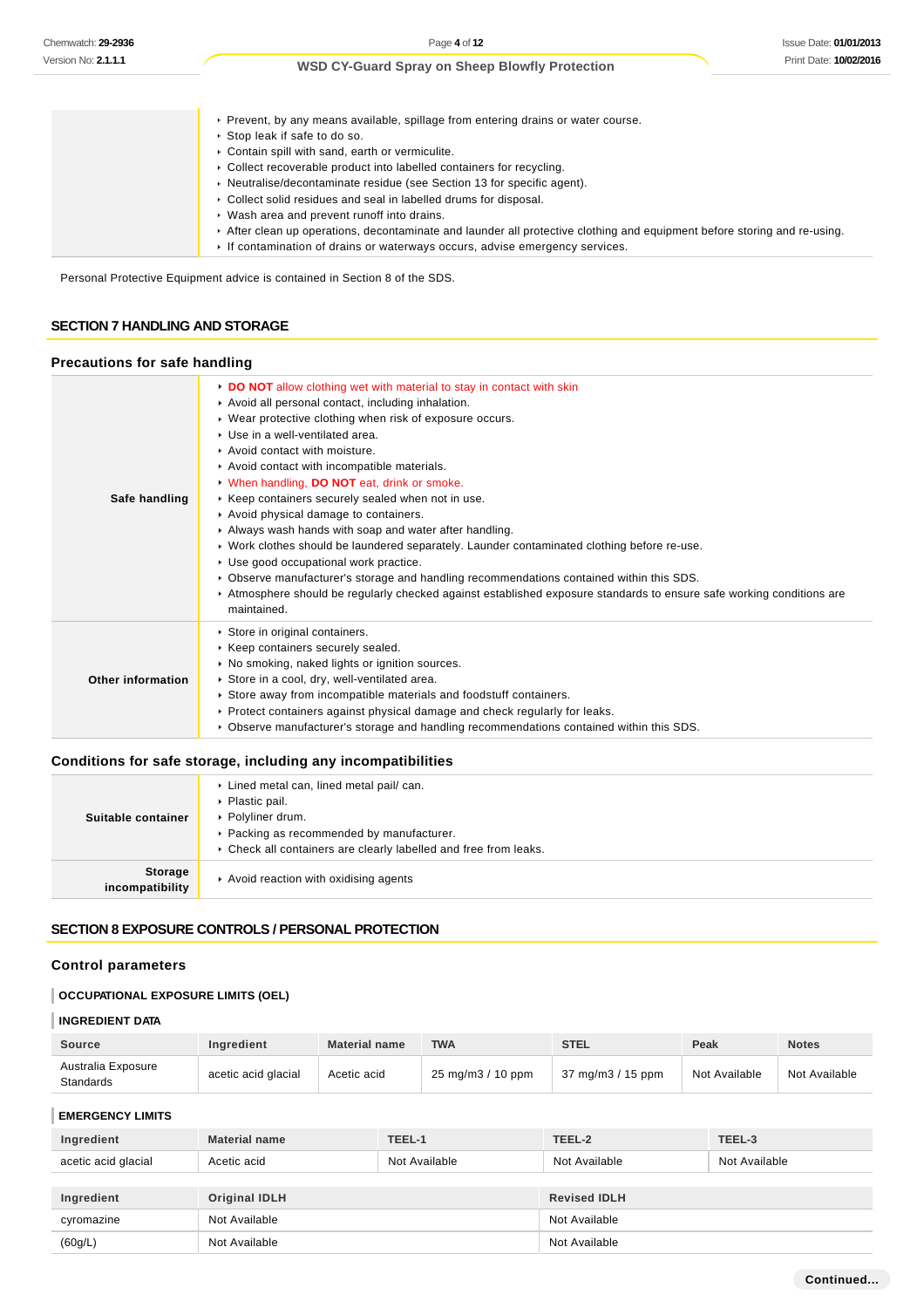| acetic acid glacial                                    | 1,000 ppm     | 50 ppm        |
|--------------------------------------------------------|---------------|---------------|
| alkylene glycol                                        | Not Available | Not Available |
| alkyl phenol ethoxylate                                | Not Available | Not Available |
| other ingredients<br>determined not to be<br>hazardous | Not Available | Not Available |

#### **MATERIAL DATA**

#### **Exposure controls**

| Chemwatch: <b>29-2936</b>                                                       | Page 5 of 12                                                                                                                                                                                                                                                                                                                                                                                                                                                                                                                                                                                                                                                                                                                                                                                                                                                                                                                                                                                                                                                                                                                                                                                                                                                                                                                                                                                                                                                                                                            |                                   | Issue Date: 01/01/2                 |
|---------------------------------------------------------------------------------|-------------------------------------------------------------------------------------------------------------------------------------------------------------------------------------------------------------------------------------------------------------------------------------------------------------------------------------------------------------------------------------------------------------------------------------------------------------------------------------------------------------------------------------------------------------------------------------------------------------------------------------------------------------------------------------------------------------------------------------------------------------------------------------------------------------------------------------------------------------------------------------------------------------------------------------------------------------------------------------------------------------------------------------------------------------------------------------------------------------------------------------------------------------------------------------------------------------------------------------------------------------------------------------------------------------------------------------------------------------------------------------------------------------------------------------------------------------------------------------------------------------------------|-----------------------------------|-------------------------------------|
| Version No: <b>2.1.1.1</b>                                                      | <b>WSD CY-Guard Spray on Sheep Blowfly Protection</b>                                                                                                                                                                                                                                                                                                                                                                                                                                                                                                                                                                                                                                                                                                                                                                                                                                                                                                                                                                                                                                                                                                                                                                                                                                                                                                                                                                                                                                                                   |                                   |                                     |
|                                                                                 |                                                                                                                                                                                                                                                                                                                                                                                                                                                                                                                                                                                                                                                                                                                                                                                                                                                                                                                                                                                                                                                                                                                                                                                                                                                                                                                                                                                                                                                                                                                         |                                   |                                     |
| acetic acid glacial                                                             | 1,000 ppm                                                                                                                                                                                                                                                                                                                                                                                                                                                                                                                                                                                                                                                                                                                                                                                                                                                                                                                                                                                                                                                                                                                                                                                                                                                                                                                                                                                                                                                                                                               | 50 ppm                            |                                     |
| alkylene glycol                                                                 | Not Available                                                                                                                                                                                                                                                                                                                                                                                                                                                                                                                                                                                                                                                                                                                                                                                                                                                                                                                                                                                                                                                                                                                                                                                                                                                                                                                                                                                                                                                                                                           | Not Available                     |                                     |
| alkyl phenol ethoxylate                                                         | Not Available                                                                                                                                                                                                                                                                                                                                                                                                                                                                                                                                                                                                                                                                                                                                                                                                                                                                                                                                                                                                                                                                                                                                                                                                                                                                                                                                                                                                                                                                                                           | Not Available                     |                                     |
| other ingredients<br>determined not to be<br>hazardous                          | Not Available                                                                                                                                                                                                                                                                                                                                                                                                                                                                                                                                                                                                                                                                                                                                                                                                                                                                                                                                                                                                                                                                                                                                                                                                                                                                                                                                                                                                                                                                                                           | Not Available                     |                                     |
| <b>MATERIAL DATA</b>                                                            |                                                                                                                                                                                                                                                                                                                                                                                                                                                                                                                                                                                                                                                                                                                                                                                                                                                                                                                                                                                                                                                                                                                                                                                                                                                                                                                                                                                                                                                                                                                         |                                   |                                     |
| for acetic acid:<br>Odour Safety Factor(OSF)<br>OSF=21 ("ACETIC ACID, GLACIAL") | NOTE:Detector tubes for acetic acid, measuring in excess of 1 ppm, are commercially available.<br>Exposure at or below the TLV-TWA and TLV-STEL is thought to protect the worker against conjunctival, nose and respiratory tract irritation.                                                                                                                                                                                                                                                                                                                                                                                                                                                                                                                                                                                                                                                                                                                                                                                                                                                                                                                                                                                                                                                                                                                                                                                                                                                                           |                                   |                                     |
| <b>Exposure controls</b>                                                        |                                                                                                                                                                                                                                                                                                                                                                                                                                                                                                                                                                                                                                                                                                                                                                                                                                                                                                                                                                                                                                                                                                                                                                                                                                                                                                                                                                                                                                                                                                                         |                                   |                                     |
|                                                                                 | engineering controls can be highly effective in protecting workers and will typically be independent of worker interactions to<br>provide this high level of protection.<br>The basic types of engineering controls are:<br>Process controls which involve changing the way a job activity or process is done to reduce the risk.<br>Enclosure and/or isolation of emission source which keeps a selected hazard "physically" away from the worker and<br>ventilation that strategically "adds" and "removes" air in the work environment. Ventilation can remove or dilute an air<br>contaminant if designed properly. The design of a ventilation system must match the particular process and chemical or<br>contaminant in use.<br>Employers may need to use multiple types of controls to prevent employee overexposure.<br>Local exhaust ventilation usually required. If risk of overexposure exists, wear approved respirator. Correct fit is essential to<br>obtain adequate protection. Supplied-air type respirator may be required in special circumstances. Correct fit is essential to<br>ensure adequate protection.<br>An approved self contained breathing apparatus (SCBA) may be required in some situations.<br>Provide adequate ventilation in warehouse or closed storage area. Air contaminants generated in the workplace possess<br>varying "escape" velocities which, in turn, determine the "capture velocities" of fresh circulating air required to effectively<br>remove the contaminant. |                                   |                                     |
|                                                                                 | Type of Contaminant:                                                                                                                                                                                                                                                                                                                                                                                                                                                                                                                                                                                                                                                                                                                                                                                                                                                                                                                                                                                                                                                                                                                                                                                                                                                                                                                                                                                                                                                                                                    |                                   | Air Speed:                          |
|                                                                                 | solvent, vapours, degreasing etc., evaporating from tank (in still air).                                                                                                                                                                                                                                                                                                                                                                                                                                                                                                                                                                                                                                                                                                                                                                                                                                                                                                                                                                                                                                                                                                                                                                                                                                                                                                                                                                                                                                                |                                   | $0.25 - 0.5$ m/s<br>(50-100 f/min.) |
| Appropriate<br>engineering controls                                             | aerosols, fumes from pouring operations, intermittent container filling, low speed conveyer transfers,<br>welding, spray drift, plating acid fumes, pickling (released at low velocity into zone of active<br>generation)                                                                                                                                                                                                                                                                                                                                                                                                                                                                                                                                                                                                                                                                                                                                                                                                                                                                                                                                                                                                                                                                                                                                                                                                                                                                                               | $0.5 - 1$ m/s<br>(100-200 f/min.) |                                     |
|                                                                                 | direct spray, spray painting in shallow booths, drum filling, conveyer loading, crusher dusts, gas<br>discharge (active generation into zone of rapid air motion)                                                                                                                                                                                                                                                                                                                                                                                                                                                                                                                                                                                                                                                                                                                                                                                                                                                                                                                                                                                                                                                                                                                                                                                                                                                                                                                                                       |                                   | $1 - 2.5$ m/s<br>(200-500 f/min.)   |
|                                                                                 | grinding, abrasive blasting, tumbling, high speed wheel generated dusts (released at high initial velocity<br>into zone of very high rapid air motion).                                                                                                                                                                                                                                                                                                                                                                                                                                                                                                                                                                                                                                                                                                                                                                                                                                                                                                                                                                                                                                                                                                                                                                                                                                                                                                                                                                 |                                   | $2.5 - 10$ m/s<br>(500-2000 f/min.) |
|                                                                                 | Within each range the appropriate value depends on:                                                                                                                                                                                                                                                                                                                                                                                                                                                                                                                                                                                                                                                                                                                                                                                                                                                                                                                                                                                                                                                                                                                                                                                                                                                                                                                                                                                                                                                                     |                                   |                                     |
|                                                                                 | Lower end of the range                                                                                                                                                                                                                                                                                                                                                                                                                                                                                                                                                                                                                                                                                                                                                                                                                                                                                                                                                                                                                                                                                                                                                                                                                                                                                                                                                                                                                                                                                                  | Upper end of the range            |                                     |
|                                                                                 | 1: Room air currents minimal or favourable to capture                                                                                                                                                                                                                                                                                                                                                                                                                                                                                                                                                                                                                                                                                                                                                                                                                                                                                                                                                                                                                                                                                                                                                                                                                                                                                                                                                                                                                                                                   | 1: Disturbing room air currents   |                                     |
|                                                                                 | 2: Contaminants of low toxicity or of nuisance value only.<br>2: Contaminants of high toxicity                                                                                                                                                                                                                                                                                                                                                                                                                                                                                                                                                                                                                                                                                                                                                                                                                                                                                                                                                                                                                                                                                                                                                                                                                                                                                                                                                                                                                          |                                   |                                     |
|                                                                                 | 3: Intermittent, low production.<br>3: High production, heavy use                                                                                                                                                                                                                                                                                                                                                                                                                                                                                                                                                                                                                                                                                                                                                                                                                                                                                                                                                                                                                                                                                                                                                                                                                                                                                                                                                                                                                                                       |                                   |                                     |
|                                                                                 | 4: Small hood-local control only<br>4: Large hood or large air mass in motion                                                                                                                                                                                                                                                                                                                                                                                                                                                                                                                                                                                                                                                                                                                                                                                                                                                                                                                                                                                                                                                                                                                                                                                                                                                                                                                                                                                                                                           |                                   |                                     |
|                                                                                 | Simple theory shows that air velocity falls rapidly with distance away from the opening of a simple extraction pipe. Velocity<br>generally decreases with the square of distance from the extraction point (in simple cases). Therefore the air speed at the<br>extraction point should be adjusted, accordingly, after reference to distance from the contaminating source. The air velocity<br>at the extraction fan, for example, should be a minimum of 1-2 m/s (200-400 f/min) for extraction of solvents generated in a<br>tank 2 meters distant from the extraction point. Other mechanical considerations, producing performance deficits within the<br>extraction apparatus, make it essential that theoretical air velocities are multiplied by factors of 10 or more when extraction<br>systems are installed or used.                                                                                                                                                                                                                                                                                                                                                                                                                                                                                                                                                                                                                                                                                       |                                   |                                     |
| <b>Personal protection</b>                                                      | $\bullet \qquad \bullet \qquad \bullet$                                                                                                                                                                                                                                                                                                                                                                                                                                                                                                                                                                                                                                                                                                                                                                                                                                                                                                                                                                                                                                                                                                                                                                                                                                                                                                                                                                                                                                                                                 |                                   |                                     |

**Personal protection** 

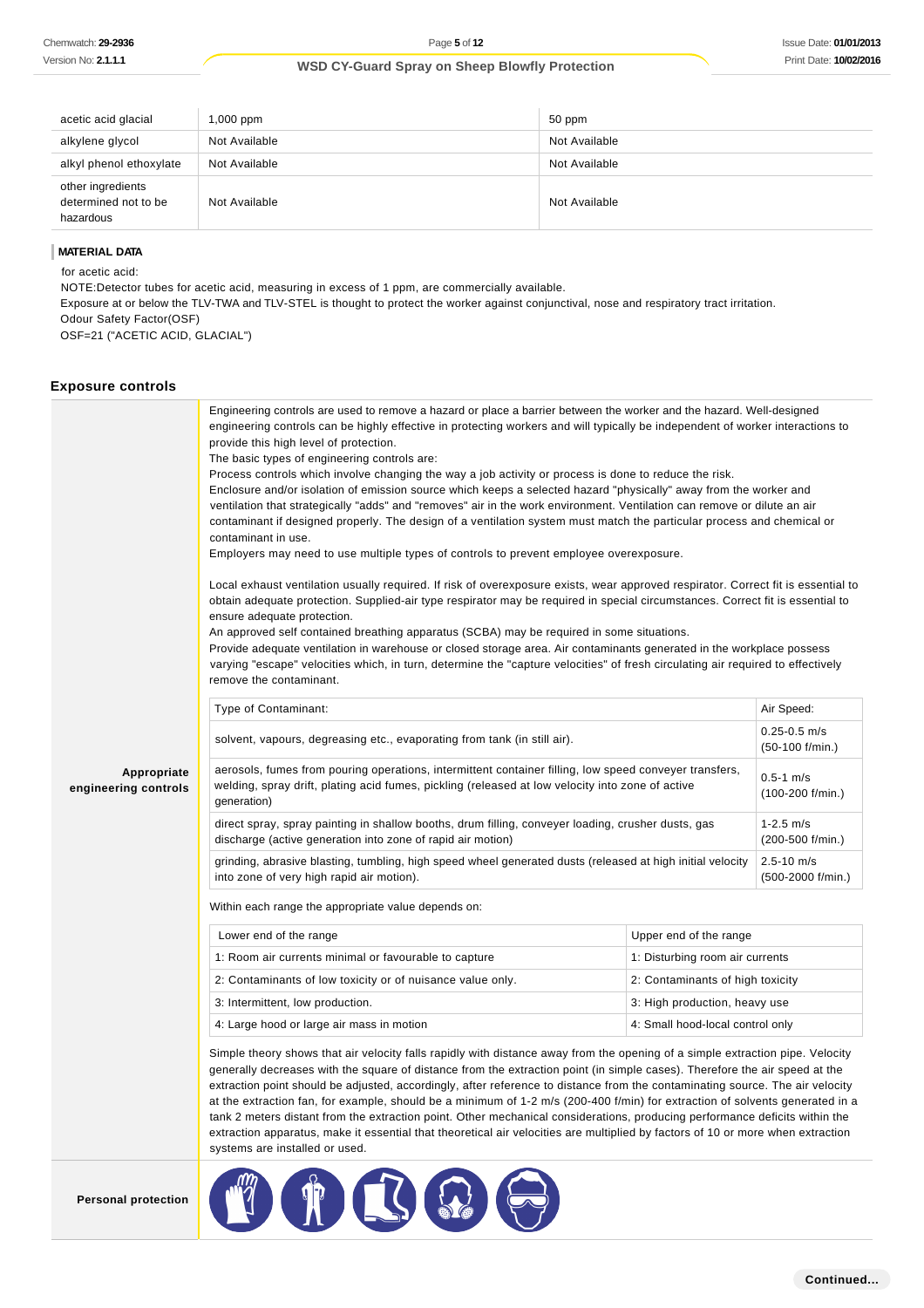| Eye and face<br>protection   | ▶ Safety glasses with side shields.<br>$\triangleright$ Chemical goggles.<br>► Contact lenses may pose a special hazard; soft contact lenses may absorb and concentrate irritants. A written policy<br>document, describing the wearing of lenses or restrictions on use, should be created for each workplace or task. This should<br>include a review of lens absorption and adsorption for the class of chemicals in use and an account of injury experience.<br>Medical and first-aid personnel should be trained in their removal and suitable equipment should be readily available. In the<br>event of chemical exposure, begin eye irrigation immediately and remove contact lens as soon as practicable. Lens should<br>be removed at the first signs of eye redness or irritation - lens should be removed in a clean environment only after<br>workers have washed hands thoroughly. [CDC NIOSH Current Intelligence Bulletin 59], [AS/NZS 1336 or national<br>equivalent]                                                                                                                                                                                                                                                                                                                                                                                                                                                                                                                                                                                                                                                                                                                                                                                                                                                                                                                                                                                                                                                                                                                                                                                               |
|------------------------------|-------------------------------------------------------------------------------------------------------------------------------------------------------------------------------------------------------------------------------------------------------------------------------------------------------------------------------------------------------------------------------------------------------------------------------------------------------------------------------------------------------------------------------------------------------------------------------------------------------------------------------------------------------------------------------------------------------------------------------------------------------------------------------------------------------------------------------------------------------------------------------------------------------------------------------------------------------------------------------------------------------------------------------------------------------------------------------------------------------------------------------------------------------------------------------------------------------------------------------------------------------------------------------------------------------------------------------------------------------------------------------------------------------------------------------------------------------------------------------------------------------------------------------------------------------------------------------------------------------------------------------------------------------------------------------------------------------------------------------------------------------------------------------------------------------------------------------------------------------------------------------------------------------------------------------------------------------------------------------------------------------------------------------------------------------------------------------------------------------------------------------------------------------------------------------------|
| <b>Skin protection</b>       | See Hand protection below                                                                                                                                                                                                                                                                                                                                                                                                                                                                                                                                                                                                                                                                                                                                                                                                                                                                                                                                                                                                                                                                                                                                                                                                                                                                                                                                                                                                                                                                                                                                                                                                                                                                                                                                                                                                                                                                                                                                                                                                                                                                                                                                                           |
| <b>Hands/feet protection</b> | ▶ Wear chemical protective gloves, e.g. PVC.<br>▶ Wear safety footwear or safety gumboots, e.g. Rubber<br><b>NOTE:</b><br>▶ The material may produce skin sensitisation in predisposed individuals. Care must be taken, when removing gloves and<br>other protective equipment, to avoid all possible skin contact.<br>► Contaminated leather items, such as shoes, belts and watch-bands should be removed and destroyed.<br>The selection of suitable gloves does not only depend on the material, but also on further marks of quality which vary from<br>manufacturer to manufacturer. Where the chemical is a preparation of several substances, the resistance of the glove<br>material can not be calculated in advance and has therefore to be checked prior to the application.<br>The exact break through time for substances has to be obtained from the manufacturer of the protective gloves and has to<br>be observed when making a final choice.<br>Suitability and durability of glove type is dependent on usage. Important factors in the selection of gloves include:<br>Firequency and duration of contact,<br>• chemical resistance of glove material,<br>▶ glove thickness and<br>$\cdot$ dexterity<br>Select gloves tested to a relevant standard (e.g. Europe EN 374, US F739, AS/NZS 2161.1 or national equivalent).<br>► When prolonged or frequently repeated contact may occur, a glove with a protection class of 5 or higher (breakthrough time<br>greater than 240 minutes according to EN 374, AS/NZS 2161.10.1 or national equivalent) is recommended.<br>• When only brief contact is expected, a glove with a protection class of 3 or higher (breakthrough time greater than 60<br>minutes according to EN 374, AS/NZS 2161.10.1 or national equivalent) is recommended.<br>► Some glove polymer types are less affected by movement and this should be taken into account when considering gloves<br>for long-term use.<br>• Contaminated gloves should be replaced.<br>Gloves must only be worn on clean hands. After using gloves, hands should be washed and dried thoroughly. Application of a<br>non-perfumed moisturiser is recommended. |
| <b>Body protection</b>       | See Other protection below                                                                                                                                                                                                                                                                                                                                                                                                                                                                                                                                                                                                                                                                                                                                                                                                                                                                                                                                                                                                                                                                                                                                                                                                                                                                                                                                                                                                                                                                                                                                                                                                                                                                                                                                                                                                                                                                                                                                                                                                                                                                                                                                                          |
| Other protection             | • Overalls.<br>▶ P.V.C. apron.<br>▶ Barrier cream.<br>▶ Skin cleansing cream.<br>$\triangleright$ Eye wash unit.                                                                                                                                                                                                                                                                                                                                                                                                                                                                                                                                                                                                                                                                                                                                                                                                                                                                                                                                                                                                                                                                                                                                                                                                                                                                                                                                                                                                                                                                                                                                                                                                                                                                                                                                                                                                                                                                                                                                                                                                                                                                    |
| <b>Thermal hazards</b>       | Not Available                                                                                                                                                                                                                                                                                                                                                                                                                                                                                                                                                                                                                                                                                                                                                                                                                                                                                                                                                                                                                                                                                                                                                                                                                                                                                                                                                                                                                                                                                                                                                                                                                                                                                                                                                                                                                                                                                                                                                                                                                                                                                                                                                                       |

# **Recommended material(s)**

#### **GLOVE SELECTION INDEX**

Glove selection is based on a modified presentation of the:

 **"Forsberg Clothing Performance Index".**

 The effect(s) of the following substance(s) are taken into account in the **computer-generated** selection:

WSD CY-Guard Spray on Sheep Blowfly Protection

| <b>Material</b>       | <b>CPI</b> |
|-----------------------|------------|
| <b>BUTYL</b>          | C          |
| <b>BUTYL/NEOPRENE</b> | C          |
| NAT+NEOPR+NITRILE     | C          |
| <b>NATURAL RUBBER</b> | C          |
| NATURAL+NEOPRENE      | C          |
| <b>NEOPRENE</b>       | C          |
| <b>NITRILE</b>        | C          |
| NITRILE+PVC           | C          |
| <b>PE</b>             | C          |
| PE/EVAL/PE            | C          |

### **Respiratory protection**

Type AB Filter of sufficient capacity. (AS/NZS 1716 & 1715, EN 143:2000 & 149:2001, ANSI Z88 or national equivalent)

Where the concentration of gas/particulates in the breathing zone, approaches or exceeds the "Exposure Standard" (or ES), respiratory protection is required.

Degree of protection varies with both face-piece and Class of filter; the nature of protection varies with Type of filter.

| Required<br><b>Minimum</b><br><b>Protection Factor</b> | Half-Face<br>Respirator  | <b>Full-Face</b><br>Respirator | <b>Powered Air</b><br>Respirator |
|--------------------------------------------------------|--------------------------|--------------------------------|----------------------------------|
| up to $10 \times ES$                                   | AB-AUS                   | -                              | AB-PAPR-AUS /<br>Class 1         |
| up to $50 \times ES$                                   | $\overline{\phantom{0}}$ | AB-AUS /<br>Class 1            | $\blacksquare$                   |
| up to $100 \times ES$                                  | -                        | $AB-2$                         | AB-PAPR-2 ^                      |

^ - Full-face

A(All classes) = Organic vapours, B AUS or B1 = Acid gasses, B2 = Acid gas or hydrogen cyanide(HCN), B3 = Acid gas or hydrogen cyanide(HCN),  $E =$  Sulfur dioxide(SO2), G = Agricultural chemicals, K = Ammonia(NH3),  $Hg =$  Mercury, NO = Oxides of nitrogen, MB = Methyl bromide, AX = Low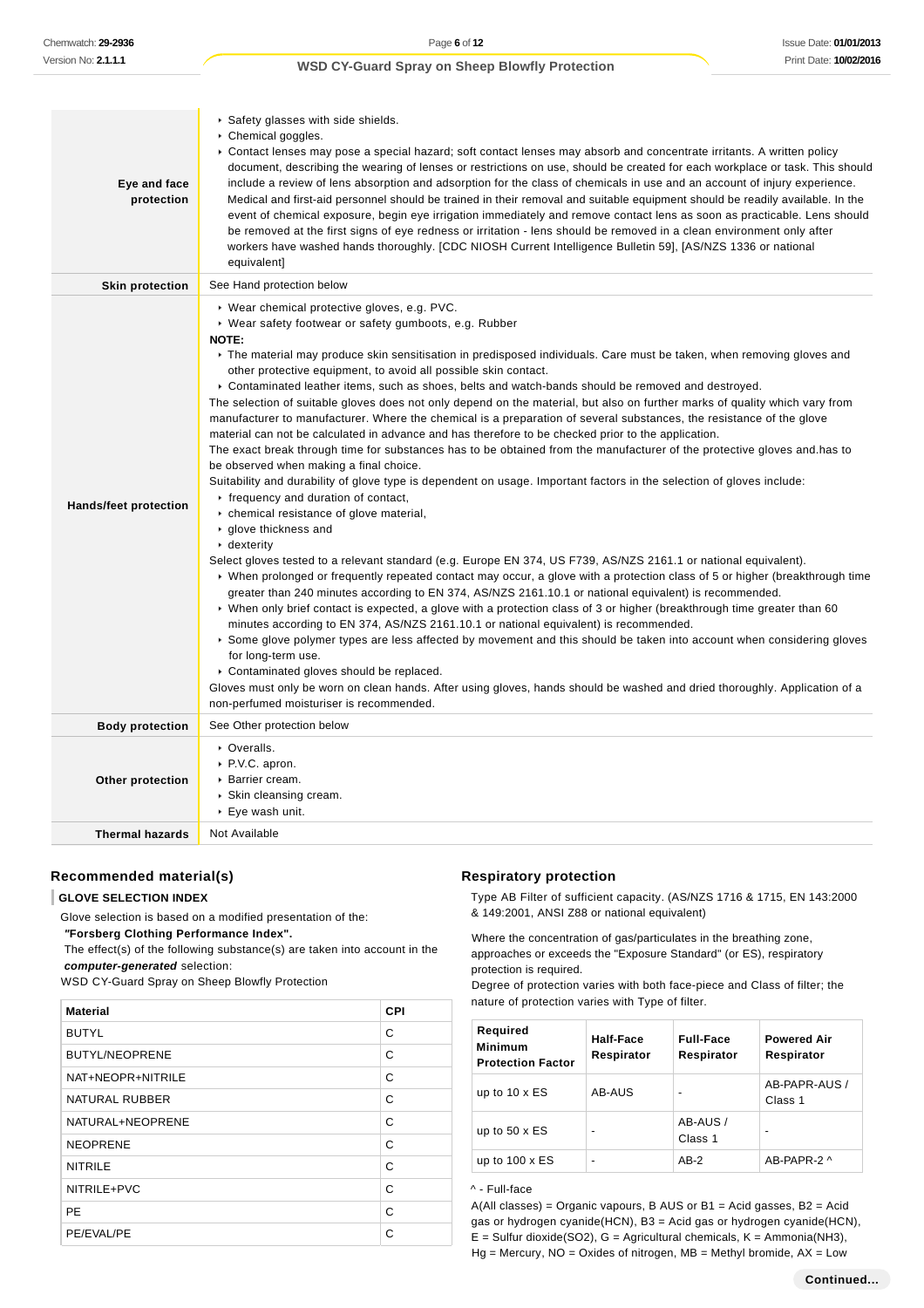| <b>PVC</b>    |  |
|---------------|--|
| SARANEX-23    |  |
| <b>TEFLON</b> |  |

\* CPI - Chemwatch Performance Index

A: Best Selection

B: Satisfactory; may degrade after 4 hours continuous immersion C: Poor to Dangerous Choice for other than short term immersion **NOTE**: As a series of factors will influence the actual performance of the

glove, a final selection must be based on detailed observation. - \* Where the glove is to be used on a short term, casual or infrequent basis, factors such as "feel" or convenience (e.g. disposability), may dictate a choice of gloves which might otherwise be unsuitable following long-term or frequent use. A qualified practitioner should be consulted.

## **SECTION 9 PHYSICAL AND CHEMICAL PROPERTIES**

### **Information on basic physical and chemical properties**

| Appearance                                      | Pink to red, acidic liquid with strong vinegar smell; mixes with water. |                                                   |                |
|-------------------------------------------------|-------------------------------------------------------------------------|---------------------------------------------------|----------------|
|                                                 |                                                                         |                                                   |                |
| <b>Physical state</b>                           | Liquid                                                                  | <b>Relative density</b><br>(Water = $1$ )         | 1.02-1.05      |
| Odour                                           | Not Available                                                           | <b>Partition coefficient</b><br>n-octanol / water | Not Available  |
| <b>Odour threshold</b>                          | Not Available                                                           | Auto-ignition<br>temperature (°C)                 | Not Available  |
| pH (as supplied)                                | $4 - 5$                                                                 | Decomposition<br>temperature                      | Not Available  |
| Melting point /<br>freezing point (°C)          | Not Available                                                           | Viscosity (cSt)                                   | Not Available  |
| Initial boiling point<br>and boiling range (°C) | Not Available                                                           | <b>Molecular weight</b><br>(g/mol)                | Not Applicable |
| Flash point (°C)                                | Not Applicable                                                          | <b>Taste</b>                                      | Not Available  |
| <b>Evaporation rate</b>                         | Not Available                                                           | <b>Explosive properties</b>                       | Not Available  |
| Flammability                                    | Not Applicable                                                          | <b>Oxidising properties</b>                       | Not Available  |
| <b>Upper Explosive Limit</b><br>(%)             | Not Applicable                                                          | <b>Surface Tension</b><br>(dyn/cm or mN/m)        | Not Available  |
| <b>Lower Explosive Limit</b><br>(%)             | Not Applicable                                                          | <b>Volatile Component</b><br>(%                   | Not Available  |
| Vapour pressure (kPa)                           | Not Available                                                           | Gas group                                         | Not Available  |
| Solubility in water<br>(g/L)                    | Miscible                                                                | pH as a solution (1%)                             | Not Available  |
| Vapour density (Air =<br>1)                     | Not Available                                                           | VOC g/L                                           | Not Available  |

### **SECTION 10 STABILITY AND REACTIVITY**

| Reactivity                                    | See section 7                                                                                                                        |
|-----------------------------------------------|--------------------------------------------------------------------------------------------------------------------------------------|
| <b>Chemical stability</b>                     | • Unstable in the presence of incompatible materials.<br>▶ Product is considered stable.<br>Hazardous polymerisation will not occur. |
| Possibility of<br>hazardous reactions         | See section 7                                                                                                                        |
| <b>Conditions to avoid</b>                    | See section 7                                                                                                                        |
| Incompatible materials                        | See section 7                                                                                                                        |
| <b>Hazardous</b><br>decomposition<br>products | See section 5                                                                                                                        |

boiling point organic compounds(below 65 degC)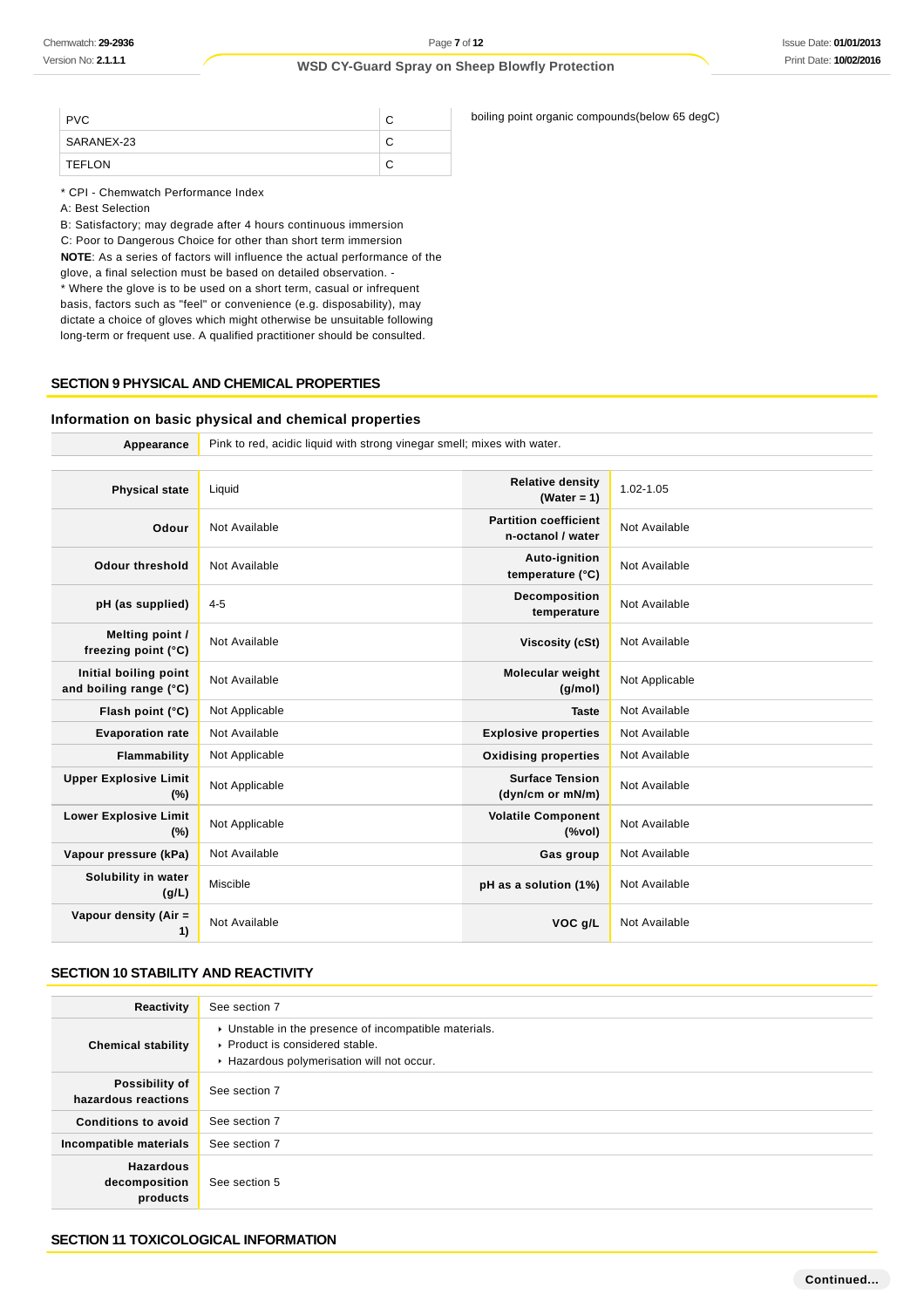## **Information on toxicological effects**

| Inhaled             | Limited evidence or practical experience suggests that the material may produce irritation of the respiratory system, in a<br>significant number of individuals, following inhalation. In contrast to most organs, the lung is able to respond to a chemical<br>insult by first removing or neutralising the irritant and then repairing the damage. The repair process, which initially evolved to<br>protect mammalian lungs from foreign matter and antigens, may however, produce further lung damage resulting in the<br>impairment of gas exchange, the primary function of the lungs. Respiratory tract irritation often results in an inflammatory<br>response involving the recruitment and activation of many cell types, mainly derived from the vascular system.<br>Minor acetic acid exposures exposure may cause transient loss of voice. A severe acute vapour exposure may cause<br>pulmonary oedema. Exposure at 800-1200 ppm cannot be tolerated for longer than 3 minutes.                                                                                                                                                                                                                                                                                                                                                                                                                                                                                                                                                                                                                                                                                                                                                                                                                                                                                                                                                                   |  |
|---------------------|-----------------------------------------------------------------------------------------------------------------------------------------------------------------------------------------------------------------------------------------------------------------------------------------------------------------------------------------------------------------------------------------------------------------------------------------------------------------------------------------------------------------------------------------------------------------------------------------------------------------------------------------------------------------------------------------------------------------------------------------------------------------------------------------------------------------------------------------------------------------------------------------------------------------------------------------------------------------------------------------------------------------------------------------------------------------------------------------------------------------------------------------------------------------------------------------------------------------------------------------------------------------------------------------------------------------------------------------------------------------------------------------------------------------------------------------------------------------------------------------------------------------------------------------------------------------------------------------------------------------------------------------------------------------------------------------------------------------------------------------------------------------------------------------------------------------------------------------------------------------------------------------------------------------------------------------------------------------|--|
| Ingestion           | The material has NOT been classified by EC Directives or other classification systems as "harmful by ingestion". This is<br>because of the lack of corroborating animal or human evidence. The material may still be damaging to the health of the<br>individual, following ingestion, especially where pre-existing organ (e.g liver, kidney) damage is evident. Present definitions of<br>harmful or toxic substances are generally based on doses producing mortality rather than those producing morbidity (disease,<br>ill-health). Gastrointestinal tract discomfort may produce nausea and vomiting. In an occupational setting however, ingestion<br>of insignificant quantities is not thought to be cause for concern.<br>Ingestion of acetic acid may cause delayed gastro-intestinal and oesophageal perforation, and in severe cases death.<br>Ingestion of as little as 1 ml. of glacial acid has resulted in oesophageal perforation.                                                                                                                                                                                                                                                                                                                                                                                                                                                                                                                                                                                                                                                                                                                                                                                                                                                                                                                                                                                                            |  |
| <b>Skin Contact</b> | Limited evidence exists, or practical experience predicts, that the material either produces inflammation of the skin in a<br>substantial number of individuals following direct contact, and/or produces significant inflammation when applied to the<br>healthy intact skin of animals, for up to four hours, such inflammation being present twenty-four hours or more after the end<br>of the exposure period. Skin irritation may also be present after prolonged or repeated exposure; this may result in a form of<br>contact dermatitis (nonallergic). The dermatitis is often characterised by skin redness (erythema) and swelling (oedema)<br>which may progress to blistering (vesiculation), scaling and thickening of the epidermis. At the microscopic level there may<br>be intercellular oedema of the spongy layer of the skin (spongiosis) and intracellular oedema of the epidermis.<br>Open cuts, abraded or irritated skin should not be exposed to this material<br>Entry into the blood-stream through, for example, cuts, abrasions, puncture wounds or lesions, may produce systemic injury<br>with harmful effects. Examine the skin prior to the use of the material and ensure that any external damage is suitably<br>protected.<br>Action of acetic acid on the skin may be delayed and insidious.                                                                                                                                                                                                                                                                                                                                                                                                                                                                                                                                                                                                                               |  |
| Eye                 | Limited evidence exists, or practical experience suggests, that the material may cause eye irritation in a substantial number<br>of individuals and/or is expected to produce significant ocular lesions which are present twenty-four hours or more after<br>instillation into the eye(s) of experimental animals. Repeated or prolonged eye contact may cause inflammation<br>characterised by temporary redness (similar to windburn) of the conjunctiva (conjunctivitis); temporary impairment of vision<br>and/or other transient eye damage/ulceration may occur.<br>Acetic acid produces conjunctival irritation at concentrations below 10 ppm.                                                                                                                                                                                                                                                                                                                                                                                                                                                                                                                                                                                                                                                                                                                                                                                                                                                                                                                                                                                                                                                                                                                                                                                                                                                                                                         |  |
| Chronic             | Practical experience shows that skin contact with the material is capable either of inducing a sensitisation reaction in a<br>substantial number of individuals, and/or of producing a positive response in experimental animals.<br>On the basis, primarily, of animal experiments, concern has been expressed by at least one classification body that the<br>material may produce carcinogenic or mutagenic effects; in respect of the available information, however, there presently<br>exists inadequate data for making a satisfactory assessment.<br>Limited evidence suggests that repeated or long-term occupational exposure may produce cumulative health effects<br>involving organs or biochemical systems.<br>Repeated minor oral exposure to acetic acid can cause blackening of the skin and teeth, erosion of the teeth, vomiting,<br>diarrhoea, nausea. Repeated minor vapour exposure may cause chronic respiratory inflammation and bronchitis.<br>It is reported that workers exposed for 7 to 12 years at concentrations of 60 ppm acetic acid, plus one hour daily at 100-260<br>ppm had no injury except slight irritation of the respiratory tract, stomach, and skin although this report is equivocal as in<br>another study different researchers found conjunctivitis, bronchitis, pharyngitis and erosion of exposed teeth apparently in<br>the same workers.<br>Occupational exposures for 7-12 years to concentrations of 80-200 ppm, at peaks, caused blackening and hyperkeratosis of<br>the skin and hands, conjunctivitis (but no corneal damage), bronchitis and pharyngitis and erosion of the exposed teeth<br>(incisors and canines). Digestive disorders with heartburn and constipation have been reported at unspecified prolonged<br>exposures.                                                                                                                                                                    |  |
|                     | Epidemiological studies have associated long-term exposures to triazine herbicides with increase risk of ovarian cancer in<br>female farm workers in Italy and of breast cancer in the general population of Kentucky in the United States. In experiments<br>with female F344 rats, atrazine induced tumours of the mammary gland and reproductive organs. Atrazine also caused<br>lengthening of the oestrus cycle, a dose-dependent increase in the plasma levels of 17beta-oestradiol and early onset of<br>mammary and pituitary tumours in female Prague-Dawley rats.<br>Investigations into the mechanism of these apparent oestrogenic effects have not been able to demonstrate any consistent<br>interactions with triazine herbicides with the oestrogen receptor or effects on receptor-mediated responses. Atrazine, simazine<br>and propazine have been shown to induce aromatase activity in a human adrenocortical carcinoma cell line. This response<br>was observed at concentrations in the submicromolar range. Aromatase is a circulating enzyme which converts<br>androstenedione (generated in the adrenals) to oestrone in peripheral tissues such as adipose tissues. Oestrone subsequently<br>undergoes conversion to oestradiol which binds to oestrogen receptors in many tissues with induction of tumours. In addition,<br>many human breast cancers contain aromatase. (Breast cancer therapies, based on aromatase inhibitors, are now available.)<br>The effects of triazine herbicides and some of their metabolites on aromatase activity may provide a partial explanation for<br>the observed increase in plasma oestradiol in rats, together with the observed oestrogen-mediated toxicities in vivo. [1]<br>[1] Sanderson et al: Environmental Health Perspectives, 109, pp 1027-1031, 2001<br>Suggestive evidence between atrazine (or triazines) exposure and an increased risk of prostate cancer, breast cancer, and |  |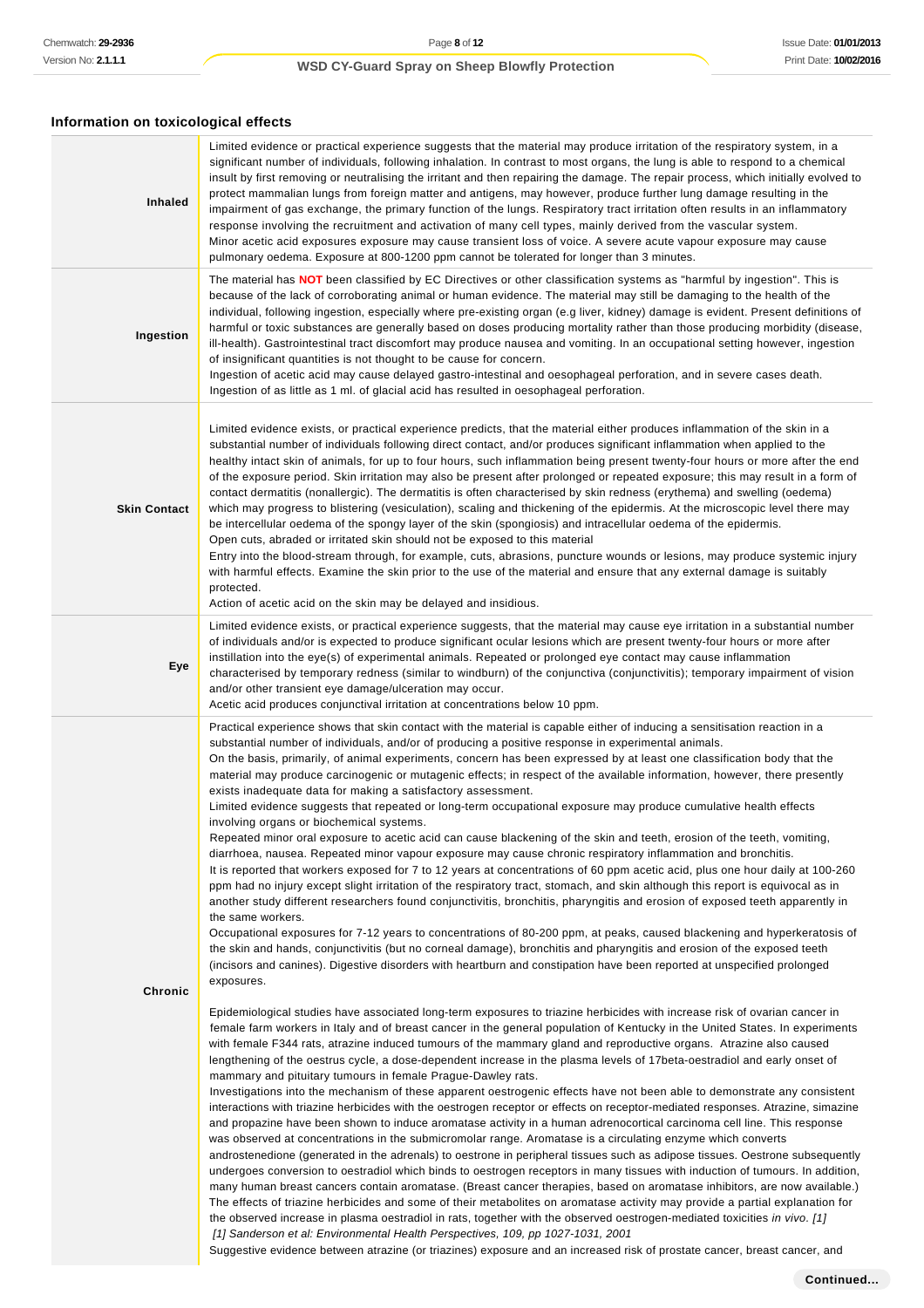ovarian cancer have been reported. Although these data provide a suspicion of carcinogenicity, the limited number of investigations and study limitations preclude drawing conclusions regarding these cancer types. **WSD CY-Guard Spray on Sheep Blowfly Protection TOXICITY IRRITATION** Not Available Not Available **cyromazine TOXICITY IRRITATION** dermal (rat) LD50: >3100 mg/kg $]^{[2]}$  \* [Ciba] Inhalation (rat) LC50: >2.72 mg/L/4hl<sup>[2]</sup> Eye (rabbit): nil Oral (rat) LD50: 3387 mg/kge<sup>[2]</sup> Skin (rabbit): moderate **acetic acid glacial TOXICITY IRRITATION** Dermal (rabbit) LD50: 1060 mg/kg<sup>[2]</sup> example and the US Eye (rabbit): 0.05mg (open)-SEVERE Inhalation (mammal) LC50: 11.4 mg/L/4H<sup>[2]</sup> Skin (human):50mg/24hr - mild Inhalation (mouse) LC50: 5620 ppm/1H<sup>[2]</sup> Skin (rabbit):525mg (open)-SEVERE Oral (rat) LD50: 3310 mg/kgE[2] **Legend:** 1. Value obtained from Europe ECHA Registered Substances - Acute toxicity 2.\* Value obtained from manufacturer's SDS.

The following information refers to contact allergens as a group and may not be specific to this product.

Unless otherwise specified data extracted from RTECS - Register of Toxic Effect of chemical Substances

Contact allergies quickly manifest themselves as contact eczema, more rarely as urticaria or Quincke's oedema. The pathogenesis of contact eczema involves a cell-mediated (T lymphocytes) immune reaction of the delayed type. Other allergic skin reactions, e.g. contact urticaria, involve antibody-mediated immune reactions. The significance of the contact allergen is not simply determined by its sensitisation potential: the distribution of the substance and the opportunities for contact with it are equally important. A weakly sensitising substance which is widely distributed can be a more important allergen than one with stronger sensitising potential with which few individuals come into contact. From a clinical point of view, substances are noteworthy if they produce an allergic test reaction in more than 1% of the persons tested.

**CYROMAZINE** Asthma-like symptoms may continue for months or even years after exposure to the material ceases. This may be due to a non-allergenic condition known as reactive airways dysfunction syndrome (RADS) which can occur following exposure to high levels of highly irritating compound. Key criteria for the diagnosis of RADS include the absence of preceding respiratory disease, in a non-atopic individual, with abrupt onset of persistent asthma-like symptoms within minutes to hours of a documented exposure to the irritant. A reversible airflow pattern, on spirometry, with the presence of moderate to severe bronchial hyperreactivity on methacholine challenge testing and the lack of minimal lymphocytic inflammation, without eosinophilia, have also been included in the criteria for diagnosis of RADS. RADS (or asthma) following an irritating inhalation is an infrequent disorder with rates related to the concentration of and duration of exposure to the irritating substance. Industrial bronchitis, on the other hand, is a disorder that occurs as result of exposure due to high concentrations of irritating substance (often particulate in nature) and is completely reversible after exposure ceases. The disorder is characterised by dyspnea, cough and mucus production.

The material may cause skin irritation after prolonged or repeated exposure and may produce a contact dermatitis (nonallergic). This form of dermatitis is often characterised by skin redness (erythema) and swelling the epidermis. Histologically there may be intercellular oedema of the spongy layer (spongiosis) and intracellular oedema of the epidermis. ADI 0.02 mg/kg b.w. \* Toxicity Class WHO Table 5; EPA III \* Ames Test Non mutagenic \*

Asthma-like symptoms may continue for months or even years after exposure to the material ceases. This may be due to a non-allergenic condition known as reactive airways dysfunction syndrome (RADS) which can occur following exposure to high levels of highly irritating compound. Key criteria for the diagnosis of RADS include the absence of preceding respiratory disease, in a non-atopic individual, with abrupt onset of persistent asthma-like symptoms within minutes to hours of a documented exposure to the irritant. A reversible airflow pattern, on spirometry, with the presence of moderate to severe bronchial hyperreactivity on methacholine challenge testing and the lack of minimal lymphocytic inflammation, without eosinophilia, have also been included in the criteria for diagnosis of RADS. RADS (or asthma) following an irritating inhalation is an infrequent disorder with rates related to the concentration of and duration of exposure to the irritating substance. Industrial bronchitis, on the other hand, is a disorder that occurs as result of exposure due to high concentrations of irritating substance (often particulate in nature) and is completely reversible after exposure ceases. The disorder is characterised by dyspnea, cough and mucus production.

for acid mists, aerosols, vapours

**ACETIC ACID GLACIAL**

Data from assays for genotoxic activity in vitro suggest that eukaryotic cells are susceptible to genetic damage when the pH falls to about 6.5. Cells from the respiratory tract have not been examined in this respect. Mucous secretion may protect the cells of the airways from direct exposure to inhaled acidic mists, just as mucous plays an important role in protecting the gastric epithelium from its auto-secreted hydrochloric acid. ln considering whether pH itself induces genotoxic events in vivo in the respiratory system, comparison should be made with the human stomach, in which gastric juice may be at pH 1-2 under fasting or nocturnal conditions, and with the human urinary bladder, in which the pH of urine can range from <5 to > 7 and normally averages 6.2. Furthermore, exposures to low pH in vivo differ from exposures in vitro in that, in vivo, only a portion of the cell surface is subjected to the adverse conditions, so that perturbation of intracellular homeostasis may be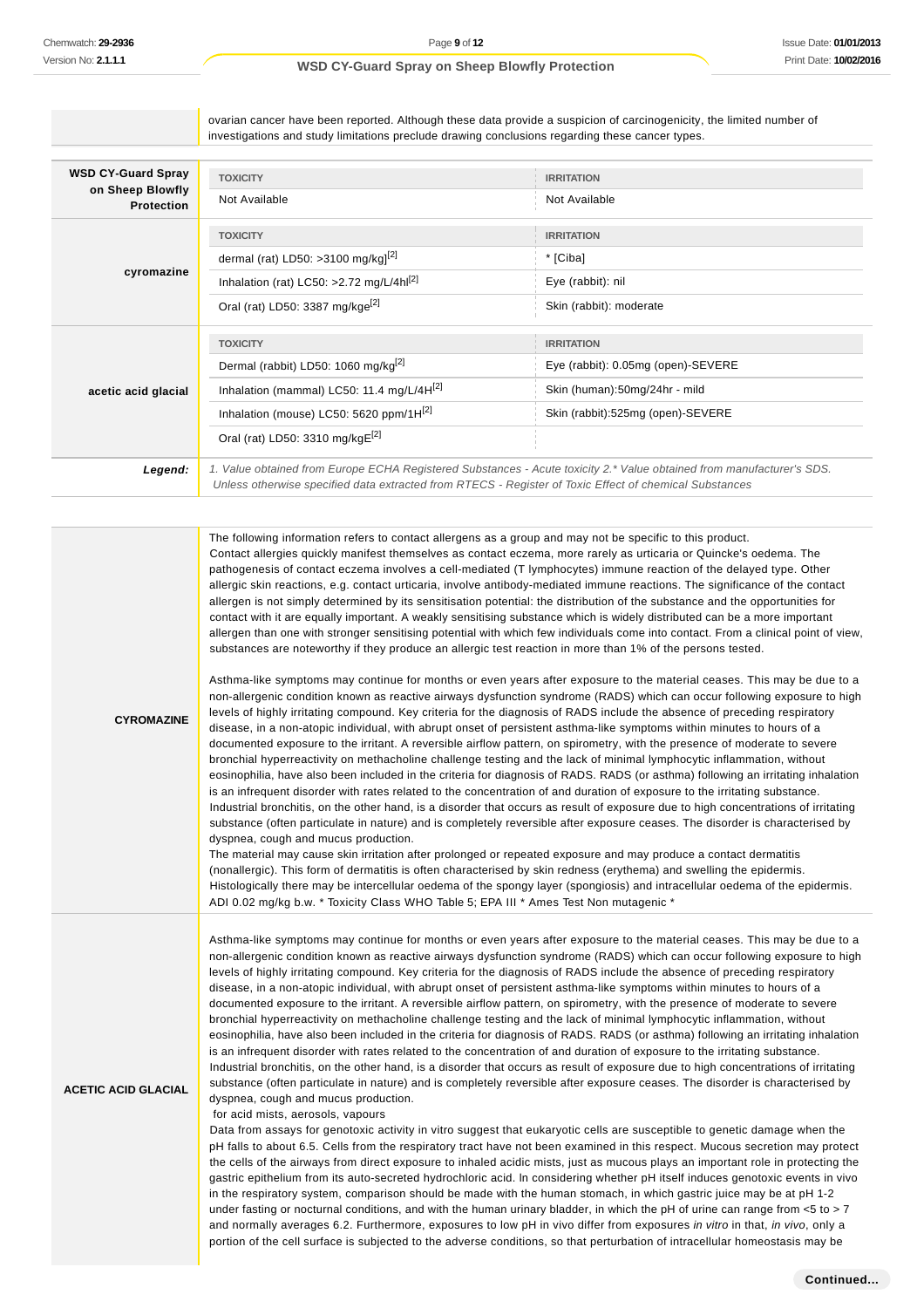maintained more readily than in vitro.

The material may produce severe irritation to the eye causing pronounced inflammation. Repeated or prolonged exposure to irritants may produce conjunctivitis.

The material may produce severe skin irritation after prolonged or repeated exposure, and may produce a contact dermatitis (nonallergic). This form of dermatitis is often characterised by skin redness (erythema) thickening of the epidermis. Histologically there may be intercellular oedema of the spongy layer (spongiosis) and intracellular oedema of the epidermis. Prolonged contact is unlikely, given the severity of response, but repeated exposures may produce severe ulceration. NOAELs following repeated exposure to acetic acid and its salts range from 210 mg/kg bw/day (2-4 month acetic acid drinking water study; systemic toxicity) to 3600 mg/kg bw/day (acetic acid, sodium salt, 4 week dietary study; no effects reported). Signs of irritation/corrosion at the site of contact as well as systemic toxicity have been reported. Prolonged inhalation exposure to acetic acid results in muscle imbalance, increase in blood cholinesterase activity, decreases in albumins and decreased growth at concentrations greater than 0.01 mg/m3/day.

Groups of 20 mice/sex were given 0.025% sodium acetate in drinking water (about 60 mg/kg bw/day) for 1 week before breeding, during a 9-day breeding period and (females only) throughout pregnancy, lactation and until the offspring were weaned at 3 weeks of age. No effects on fertility were observed. The male offspring were given the same solution until they were 5-7 weeks old and were then examined in a 24-hour activity test. Examination of the litters revealed no overt deformities and normal pup weights at day 1 and day 21. The activity of offspring of the treated group was lower than that of controls during the first 12 hours but was similar during the second 12 hours. It is unknown if the decreased activity observed in the sodium acetate treated group to was a result of exposure in utero and/or post-weaning, since the pups were exposed during both time periods.). Acetic acid had no effects on implantation or on maternal or fetal survival in rats, mice or rabbits dosed via gavage during gestation days 6-19 at doses up to 1600 mg/kg/day. The number of abnormalities seen in either soft or skeletal tissues of the test groups did not differ from the number occurring in the controls. Sodium acetate had no effect on pregnant mice or offspring when mice were administered 1000 mg/kg bw, by gavage on days 8-12 of gestation.

| <b>Acute Toxicity</b>                       | $\circ$             | Carcinogenicity                           | $\odot$        |
|---------------------------------------------|---------------------|-------------------------------------------|----------------|
| Skin<br><b>Irritation/Corrosion</b>         | w                   | Reproductivity                            | $\odot$        |
| <b>Serious Eye</b><br>Damage/Irritation     | $\checkmark$        | STOT - Single<br><b>Exposure</b>          | $\odot$        |
| <b>Respiratory or Skin</b><br>sensitisation | $\checkmark$        | <b>STOT - Repeated</b><br><b>Exposure</b> | $\circledcirc$ |
| <b>Mutagenicity</b>                         | $\circlearrowright$ | <b>Aspiration Hazard</b>                  | $\circledcirc$ |

Legend:  $\mathsf{X}$  - Data available but does not fill the criteria for classification  $\blacktriangleright$  – Data required to make classification available

 $\bigcirc$  – Data Not Available to make classification

## **SECTION 12 ECOLOGICAL INFORMATION**

# **Toxicity**

| IVAIVILY            |             |                           |                               |               |                |
|---------------------|-------------|---------------------------|-------------------------------|---------------|----------------|
| Ingredient          | Endpoint    | <b>Test Duration (hr)</b> | <b>Species</b>                | Value         | <b>Source</b>  |
| cyromazine          | EC50        | 96                        | Algae or other aquatic plants | 8955.637mg/L  | 3              |
| cyromazine          | EC50        | 24                        | Crustacea                     | 23.59mg/L     | $\overline{4}$ |
| cyromazine          | EC50        | 48                        | Crustacea                     | 5.08mg/L      | $\overline{4}$ |
| cyromazine          | <b>LC50</b> | 96                        | Fish                          | >87.9mg/L     | $\overline{4}$ |
| acetic acid glacial | EC50        | 1                         | Crustacea                     | 0.0652mg/L    | $\overline{4}$ |
| acetic acid glacial | <b>LC50</b> | 96                        | Fish                          | 31.3-67.6mg/L | $\overline{2}$ |
| acetic acid glacial | EC50        | 48                        | Crustacea                     | 18.9mg/L      | $\overline{2}$ |
| acetic acid glacial | <b>NOEC</b> | 48                        | Crustacea                     | $21.5$ mg/L   | $\overline{2}$ |
| acetic acid glacial | EC50        | 72                        | Algae or other aquatic plants | 29.23mg/L     | $\overline{2}$ |
|                     |             |                           |                               |               |                |

**Legend:**

Extracted from 1. IUCLID Toxicity Data 2. Europe ECHA Registered Substances - Ecotoxicological Information - Aquatic Toxicity 3. EPIWIN Suite V3.12 - Aquatic Toxicity Data (Estimated) 4. US EPA, Ecotox database - Aquatic Toxicity Data 5. ECETOC Aquatic Hazard Assessment Data 6. NITE (Japan) - Bioconcentration Data 7. METI (Japan) - Bioconcentration Data 8. Vendor Data

#### **DO NOT** discharge into sewer or waterways.

#### **Persistence and degradability**

| Ingredient          | Persistence: Water/Soil | Persistence: Air |
|---------------------|-------------------------|------------------|
| cyromazine          | <b>HIGH</b>             | <b>HIGH</b>      |
| acetic acid glacial | LOW.                    | LOW              |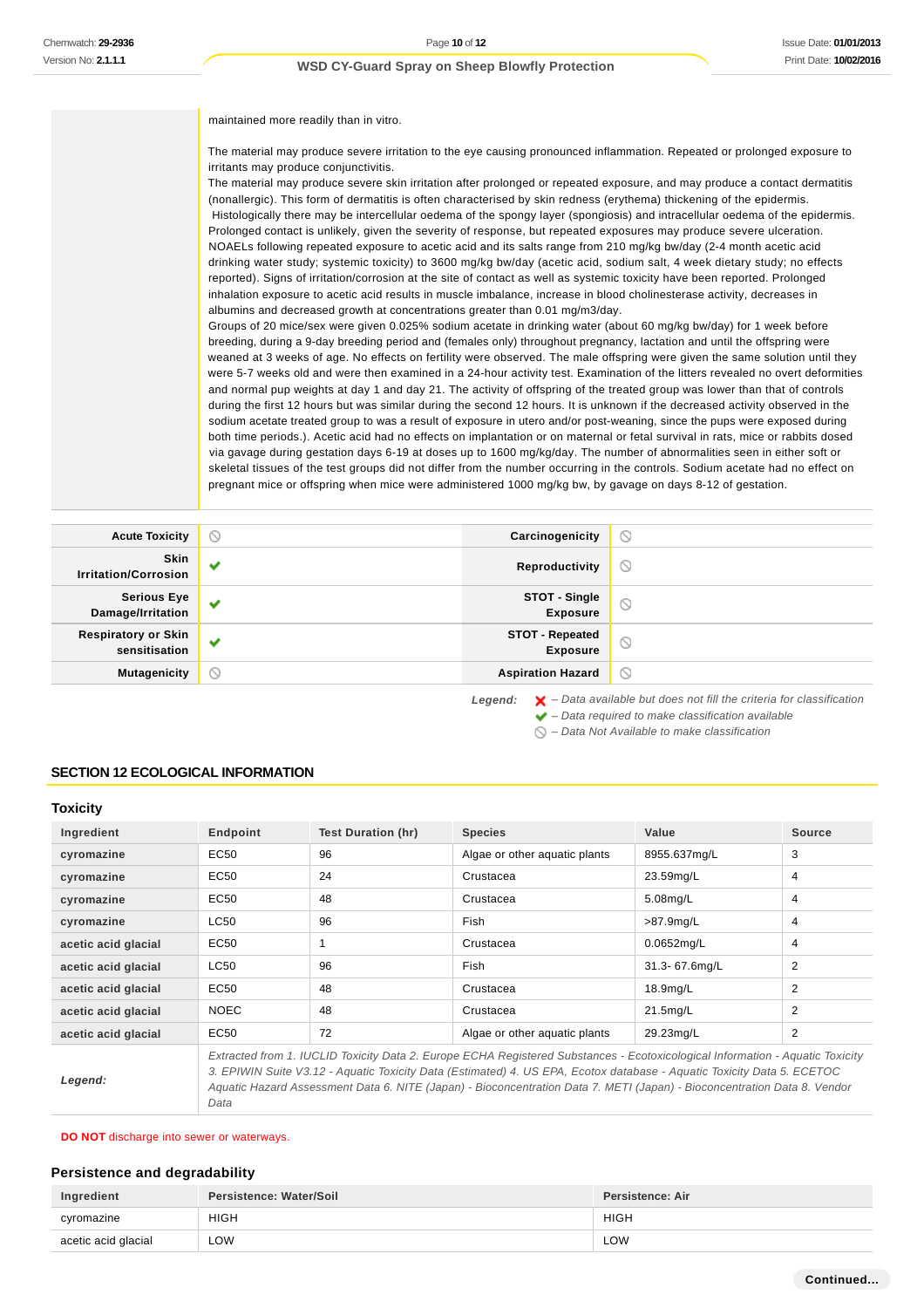## **Bioaccumulative potential**

| Ingredient          | <b>Bioaccumulation</b>    |
|---------------------|---------------------------|
| cyromazine          | LOW (LogKOW = $-0.2964$ ) |
| acetic acid glacial | LOW (LogKOW = $-0.17$ )   |

#### **Mobility in soil**

| Ingredient          | <b>Mobility</b>     |
|---------------------|---------------------|
| cyromazine          | $LOW (KOC = 118.9)$ |
| acetic acid glacial | $HIGH (KOC = 1)$    |

### **SECTION 13 DISPOSAL CONSIDERATIONS**

#### **Waste treatment methods**

|                            | ► Containers may still present a chemical hazard/ danger when empty.                                                              |  |  |
|----------------------------|-----------------------------------------------------------------------------------------------------------------------------------|--|--|
|                            | ► Return to supplier for reuse/ recycling if possible.                                                                            |  |  |
|                            | Otherwise:                                                                                                                        |  |  |
|                            | If container can not be cleaned sufficiently well to ensure that residuals do not remain or if the container cannot be used to    |  |  |
|                            | store the same product, then puncture containers, to prevent re-use, and bury at an authorised landfill.                          |  |  |
| <b>Product / Packaging</b> | ▶ Where possible retain label warnings and SDS and observe all notices pertaining to the product.                                 |  |  |
| disposal                   | Recycle wherever possible.                                                                                                        |  |  |
|                            | ► Consult manufacturer for recycling options or consult local or regional waste management authority for disposal if no           |  |  |
|                            | suitable treatment or disposal facility can be identified.                                                                        |  |  |
|                            | ▶ Dispose of by: burial in a land-fill specifically licenced to accept chemical and / or pharmaceutical wastes or incineration in |  |  |
|                            | a licenced apparatus (after admixture with suitable combustible material).                                                        |  |  |
|                            | ▶ Decontaminate empty containers. Observe all label safeguards until containers are cleaned and destroyed.                        |  |  |

## **SECTION 14 TRANSPORT INFORMATION**

#### **Labels Required**

| <b>Marine Poll</b> | <b>NO</b>         |
|--------------------|-------------------|
| <b>HAZCHEM</b>     | Not<br>Applicable |

## **Land transport (ADG): NOT REGULATED FOR TRANSPORT OF DANGEROUS GOODS**

## **Air transport (ICAO-IATA / DGR): NOT REGULATED FOR TRANSPORT OF DANGEROUS GOODS**

## **Sea transport (IMDG-Code / GGVSee): NOT REGULATED FOR TRANSPORT OF DANGEROUS GOODS**

### **Transport in bulk according to Annex II of MARPOL and the IBC code**

| <b>Source</b>                                                                             | Ingredient          | <b>Pollution Category</b> |
|-------------------------------------------------------------------------------------------|---------------------|---------------------------|
| IMO MARPOL (Annex II)<br>- List of Noxious Liquid<br>Substances Carried in<br><b>Bulk</b> | acetic acid glacial | _                         |

## **SECTION 15 REGULATORY INFORMATION**

#### **Safety, health and environmental regulations / legislation specific for the substance or mixture**

#### **CYROMAZINE(66215-27-8) IS FOUND ON THE FOLLOWING REGULATORY LISTS**

| Australia Inventory of Chemical Substances (AICS) | International Agency for Research on Cancer (IARC) - Agents Classified |  |
|---------------------------------------------------|------------------------------------------------------------------------|--|
|                                                   | by the IARC Monographs                                                 |  |

## **ACETIC ACID GLACIAL(64-19-7) IS FOUND ON THE FOLLOWING REGULATORY LISTS**

Australia Exposure Standards Australia Hazardous Substances Information System - Consolidated Lists Australia Inventory of Chemical Substances (AICS)

| <b>National Inventory</b> | <b>Status</b>  |
|---------------------------|----------------|
| Australia - AICS          |                |
| Canada - DSL              | N (cyromazine) |